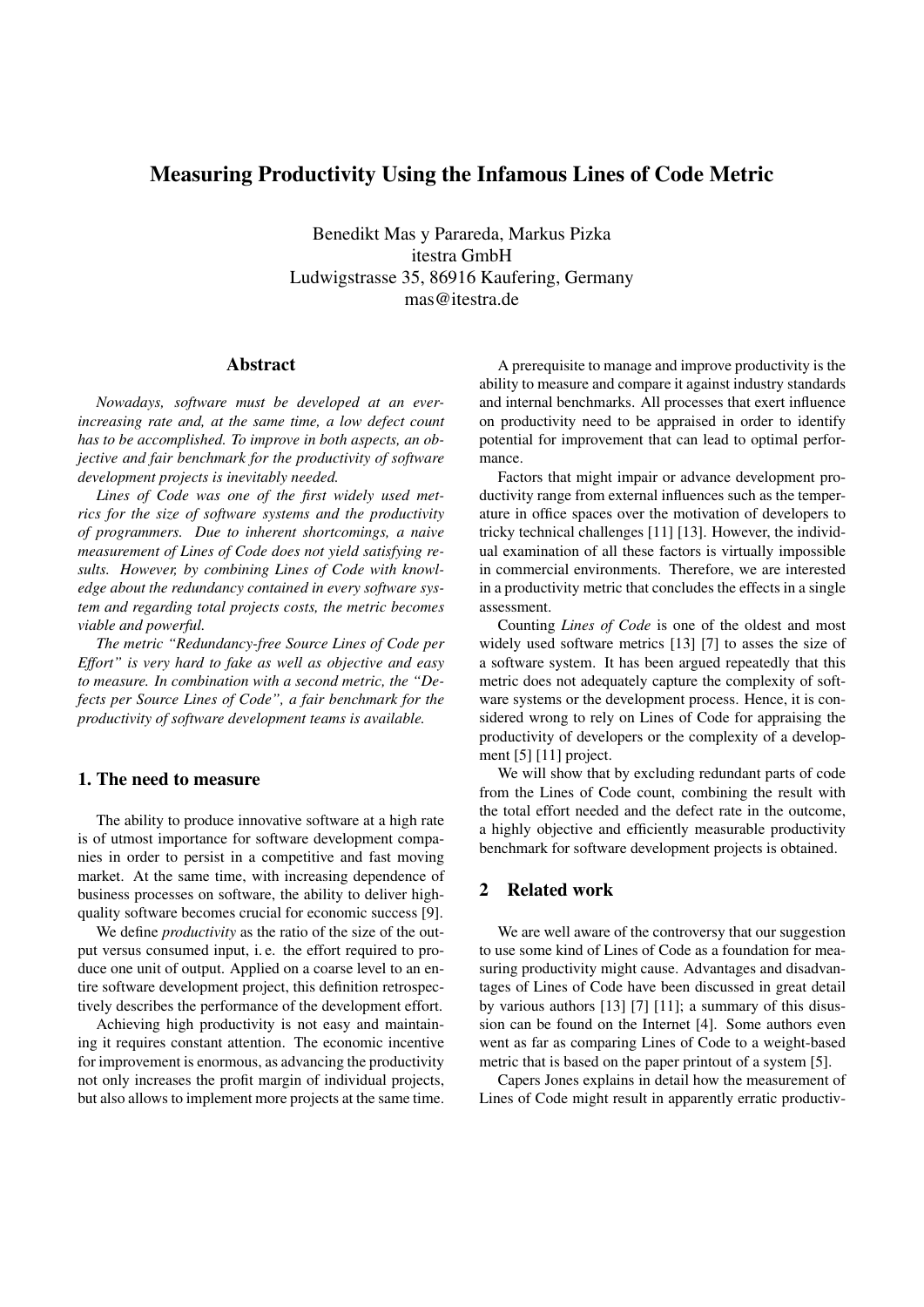ity rates (see section 5.1.2). Therefore, instead of using Lines of Code, he suggests using function point based metrics [11].

To our knowledge, no attempt has been made yet to combine redundancy metrics [6] with Lines of Code to assemble a more suitable definition of the relevant size of a software product.

## 3 Basics of the productivity metric

A desirable property of a software productivity metric is the ability to compare a large variety of different systems. Furthermore, the computation of the metric must only cause low costs. This leads to four key requirements:

- The metric should be applicable to many different programming languages.
- The effort (cost and time) to perform a measurement should be low.
- The metric has to be objective and repeatable. This means that an assessment of the same system executed by different individuals has to produce identical results.
- Errors in measurement should be ruled out.

This indicates the use of metrics that can be assessed automatically by tools at least to a significant extent. We suggest to combine the following key performance indicators into a productivity metric:

- Redundancy The redundancy of a software system describes the amount of code that is dispensable, i. e. the parts of code that are semantically duplicated or simply unused.
- Source Lines of Code A count of relevant Source Lines of Code (SLOC) of a system, using a standard definition. Various extensive and precise definitions of Lines of Code are available [8] [12] [14].
- RFSLOC By ignoring redundant parts of a system in the SLOC count, we obtain the number of Redundancyfree Source Lines of Code (RFSLOC).
- Defect count Defects include software bugs as well as failures to implement required functionality.
- Man-days The total count of the man-days (MD) a software development took or takes from setup until delivery.

To achieve fair results, these performance indicators have to be examined *after completion* of a software development project. They are combined into two metrics.

The composed *Redundancy-free Source Lines of Code per Man-day* metric,

#### RFSLOC/MD

represents a simple yet viable measure for the productivity of a software project. The second metric, the *Defects per Redundancy-free Source Lines of Code*

#### defects/RFSLOC

is an important indicator for the quality of the outcome of the project. Obviously, when judging productivity using RFSLOC/MD, the defect rate has to be considered, too.

## 4 Performance indicators

In order to ensure fairness and comparability, the four base indicators used in the composed productivity and quality metrics have to explained in greater depth.

## 4.1 Redundancy-free Source Lines of Code

The precise definition of Source Lines of Code is largely irrelevant to the productivity metric, as long as the same definition is reused for projects that are compared. However, the Source Lines of code count should *not* include the following classes of code:

- Re-used code (such as external libraries)
- Test code; test code is not part of the final product
- Redundant code (see 4.1.1)
- Dead code, i. e. unreachable code
- Generated code (see below)

A standard code formatting has to be applied to the source code before the counting takes place.

As the intricate differences between programming languages make a uniform formatting for all languages impossible, the definition has to be extended by language-specific code formatting rules. If need be, normative factors can be defined to diminish differences in formatting between programming languages.

Particular attention has to be paid to generated code. Generating code is usually much faster than writing code. Hence, if this type of code would be included in the metric, the productivity of projects using code generation would be elevated artificially. To prevent this, we omit generated code. Instead, we include the size of the configuration and the input to the code generator, thereby regarding all human achievements as part of productivity.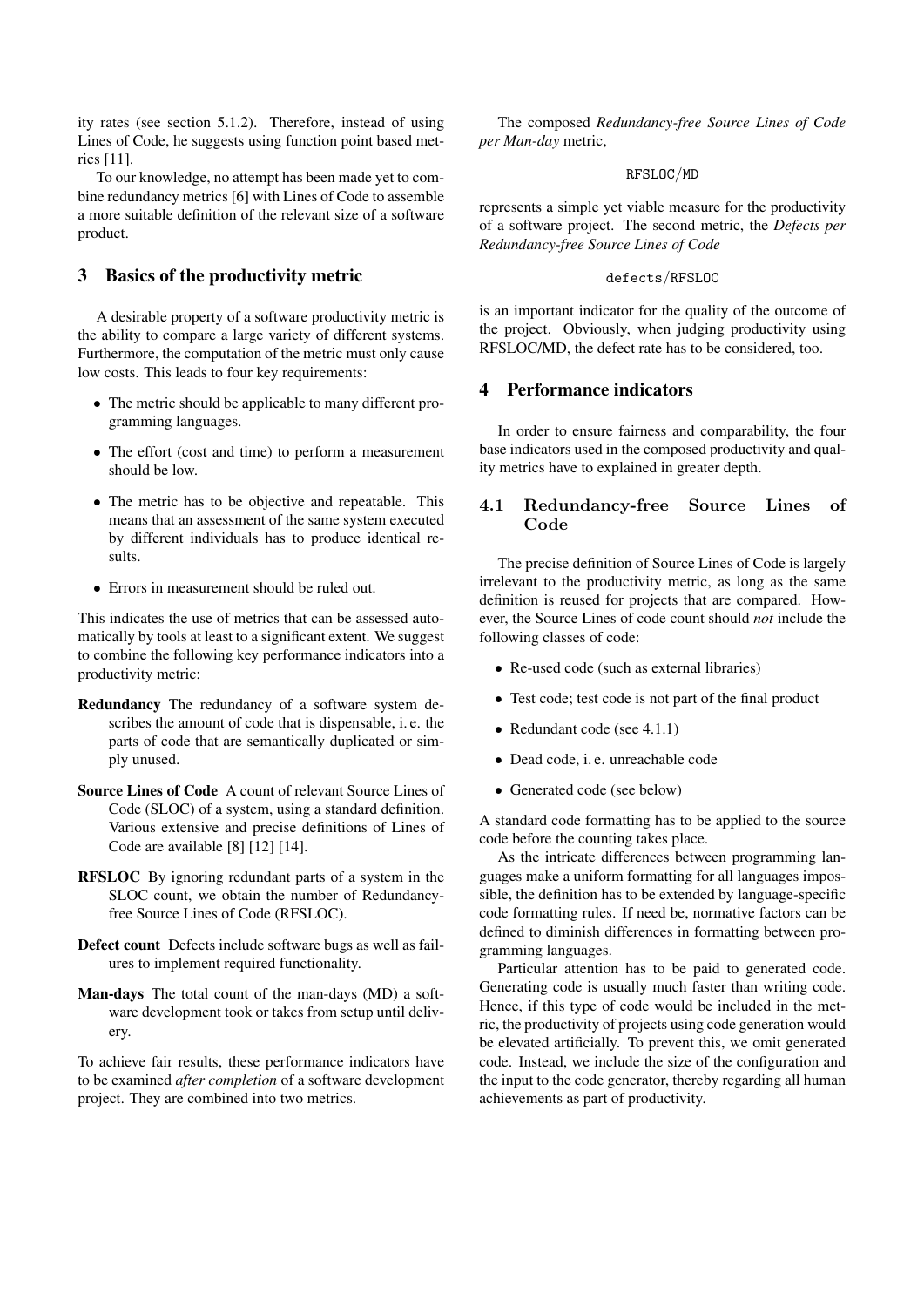One advantage of regarding a variation of Lines of Code is that the assessment of the metric can be performed at very little cost. For almost virtually any programming language counting Lines of Code is easy. David A. Wheeler's script *SLOCCount* [3] alone is capable of counting source lines of code for approximately 25 different programming languages.

#### 4.1.1 Redundancy

By copying code instead of re-using it, the volume of a system increases significantly while the functionality gets hardly extended. Besides, the changeability of a software system will even suffer.

In order to take this effect that could have a strong impact on the productivity metric into account, we always rely on Redundancy-free Source Lines of Code – lines that do not contribute to the functionality of the system are excluded. As a consequence, it becomes very difficult to fake the productivity metric. The most effective way to fake productivity measures by copying code lines is ruled out.

Redundancy is defined on two layers:

- Two code snippets are *syntactically redundant* if they are syntactically similar with respect to some definition of edit distance. Such textual copies are most frequently produced if developers fail to recognize a possibility for re-use or are unable to implement the necessary abstractions and instead use copy and paste.
- The definition of redundancy can be extended to *semantically redundant*. Two pieces of code that implement a similar behavior with respect to a given narrow defintion of similarity are considered semantically redundant.

The vast amount of redundancy contained in a software system can be detected or at least estimated with specialized clone analysis tools such as ConQAT [2]. To ensure fairness, all assessments have to be carried out using a standard tool configuration.

#### 4.2 Defect count

It is generally accepted that producing error-free code is considerably more expensive than implementing "quickand-dirty" solutions that possibly contain a substantial amount of bugs. To ensure fairness of the metric, only projects that display a similar defect rate can be compared with each other.

#### 4.3 Man-days

The count of man-days includes all effort put into completion of the project. This includes activities such as administrative tasks, requirements analysis, implementation or testing. Overtime and unpaid work should also be considered.

The inclusion of activies that are not directly related to the implementation means that the efficiency of e.g. project management will be reflected in the result. This behavior of the proposed productiviy metric is absolutely desirable as all tasks performed within the development project contribute to its (economic) success or failure.

#### 5 Justification

Measuring programming progress by Lines of Code is like measuring aircraft building progress by weight. *Bill Gates* [1]

For various reasons, Lines of Code are regarded as delivering wrong and misleading results for measuring the productivity of developers. If applied to the comparison of systems written in different programming languages, it is even considered to be "professional malpractice" [11].

We will now justify how the proposed metric compensates many shortcomings of Lines of Code. While certain limitations to the applicability will remain, we believe that these are of limited importance for practical application in commercial environments.

### 5.1 Compensating LOC disadvantages

The following sections are a summary of the most commonly cited disadvantages of Lines of Code-based metrics from various sources [4] [11] [5]. The first paragraph of each section describes the shortcoming, the paragraphs below explain our counter-arguments.

#### 5.1.1 Lack of accountability

The implementation phase of a software project makes up for only one third of the overall effort of a software development project. Besides, the implementation is only one of many results. Hence, measuring the productivity of a project by Lines of Code means ignoring the bigger part of the effort.

The development of any non-trivial software system requires certainly a complicated process that creates several additional results such as a user manual and design documentation. While these artefacts are valuable in their own right, the main outcome of the project is still executable code,; i. e. the implementation. Additionally, the investment in e. g. requirements analysis and system design is usually performed because these activities are necessary for a successful completion of the project in the first place and they increase overall productivity and software quality: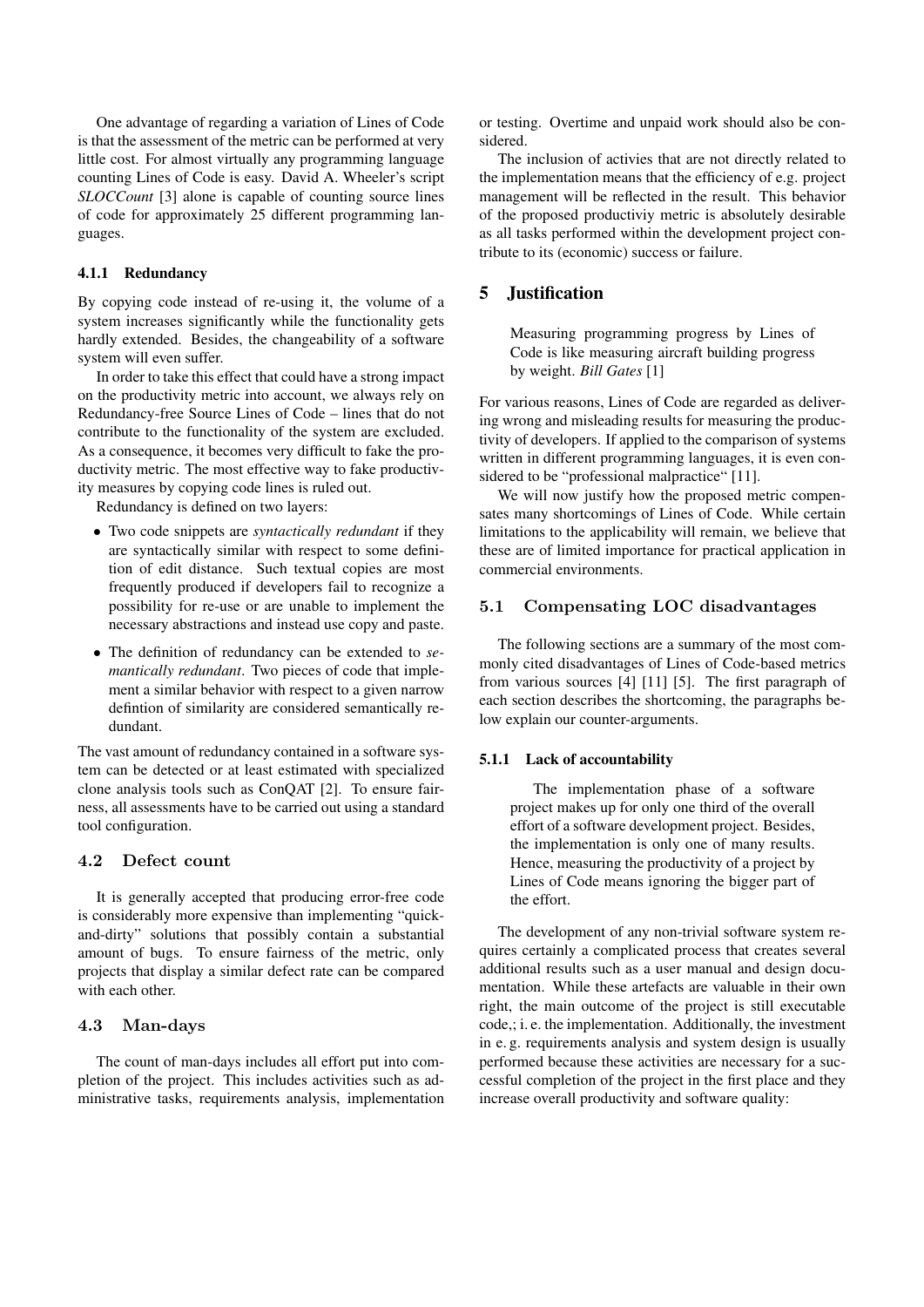- An increased effort in system design will reduce the effort required for implementation.
- A well-designed and engineered system will be implemented with less defects per RFSLOC. As the fixing of defects is costly, producing less defects initially will increase the overall productivity rate of a software development project [11].

Therefore, assessing the productivity of a project by the resulting system itself already includes intermediate results apart from the implementation. In order to incorporate the complexity of all contributing activities, it is even essential to include all efforts of all activities and not only the effort put into the implementation phase.

The volume of supplemental results that were possibly required by the customer of the project is not included in the assessment, as our definition of productivity is focused on the development of software without possibly additionally requested byproducts.

However, e. g. the requirement to produce extensive documentation justifies some reduction in productivity.

#### 5.1.2 Lack of correlation with functionality

Different programming languages are different in their verbosity, the statements offered by the language and, most importantly, the functionality displayed by a fixed amount of lines.

If two systems written in different programming languages exhibit identical functionality, they will still be expressed in a different number of Lines of Code. Due to the diseconomy of scales, this might lead to confusing results. Consider the following example [11]:

A program written in Assembler requires 1,000,000 SLOC to implement and implementation takes 10,000 days. Implementing the same program in C takes 6,250 days and requires 500,000 SLOC. The Assembler version of the program is obiously the economically worst option, as the total cost are higher. However, if the metric RFSLOC/MD is calculated, the Assembler version will yield a ratio of 100 while the C version will only yield 80 SLOC per man-day.

In contrast to Jones, we argue that the example supports the correctness of the proposed metric and that the result is exactly what is expected from a productivity metric.

It is generally accepted that project size and effort do not scale equally; big projects require a disproportional effort due to increased complexity and are less likely to conclude successfully than smaller projects [10]. Hence, being double in size, the Assembler project can be expected to require a proportionally stronger effort than the C project. Consequently, if the bigger project is able to produce more redundancy-free source lines of code per man-day than the smaller project and achieves a similar defect count (a prerequisite for the application of the productivity metric), the productivity of this project has to be rated higher. This holds true even if one considers that the total cost of that project is higher.

#### 5.1.3 Lack of correlation with effort

For various implementation tasks, effort and lines of code do not correlate well. Activities such as bugfixing usually require great effort, but do not add a significant number of lines. Hence, while these tasks are necessary for the completion of functionality, their valuable contribution is not reflected in the metric. This shows that the metric occasionally delivers wrongful results.

The reason for the failure of the metric is the restriction of the assessment to a particular activity or time frame within a project. The assessment will only be fair if performed on the total cost of a completed project.

Depending on the development process, different activities are required in different phases of the project. As each activity influences the lines of code count differently, it is impossible to assess productivity at an arbitrary point in time or to compare the productivity of individual activities. On completion of the project, the individual tasks are not carrying weight any more, as they are subsumed in the total effort of the project, and the metric will be correct, showing a correlation with effort.

### 5.1.4 Code verbosity

Skilled development teams are able to develop the same functionality with less code than less skilled development teams. In a metric based on lines of code, the more skilled development teams will come off worse than less skilled development teams.

While we agree that a theoretical possibility for such misleading results exists, we believe that they are very unlikely to occur in real world development projects, because:

- Verbose code becomes redundant quickly. Hence, large parts of the overly verbose code do usually not affect the RFSLOC count.
- Skilled development teams will produce code that contains fewer bugs than unskilled development teams and will spend less time on redoing and undoing work.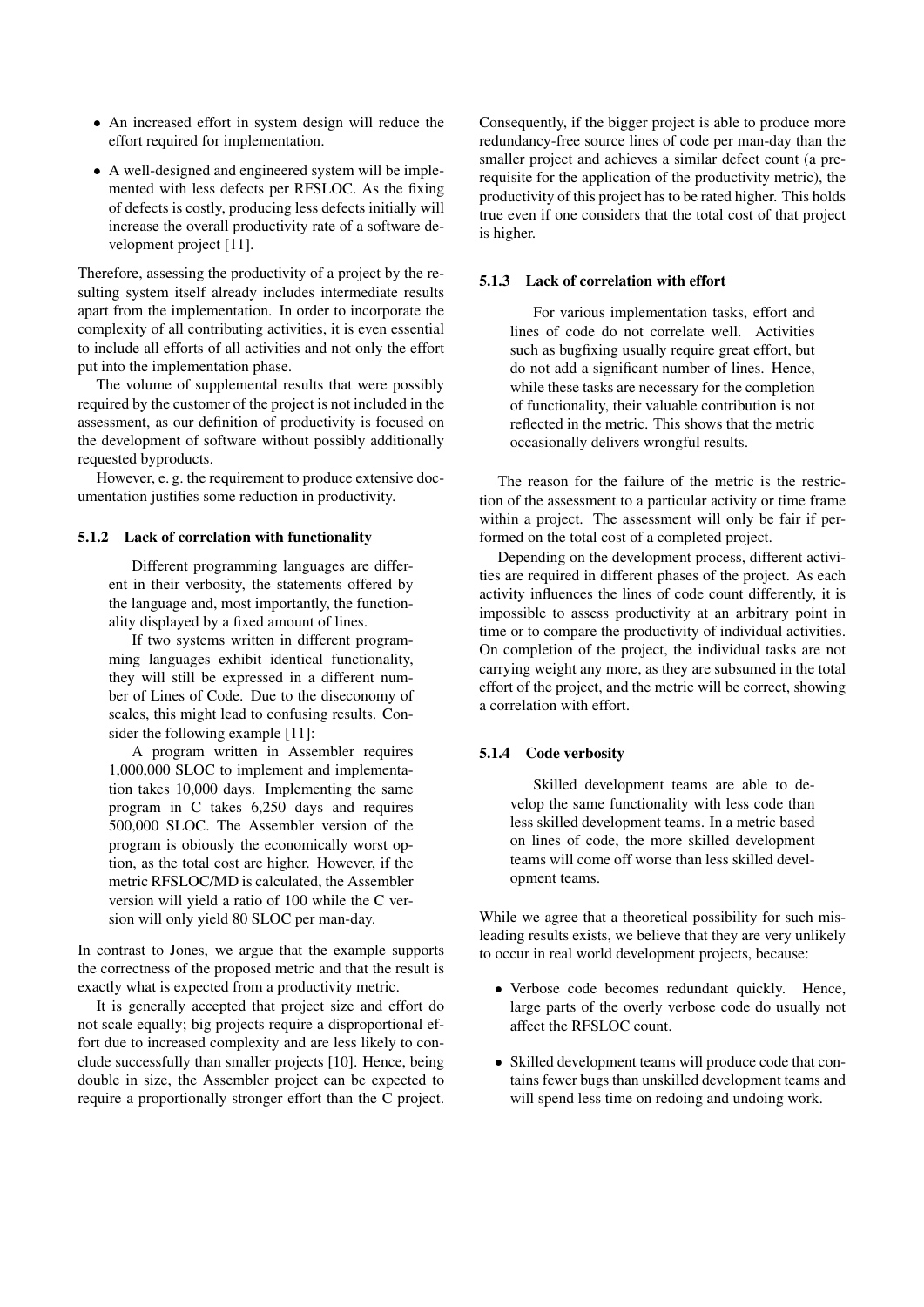- Skilled development teams will more likely fulfill the requirements, resulting in a lower defect count and receive less productivity penalties on defects.
- Concise code is easier to understand than verbose code. Therefore, expensive activities such as fixing (inevitable) bugs will be cheaper in the less verbose code base. This will affect productivity during development, making it unlikely that less skilled teams achieve the same productivity rate if it is measured on the total cost of a project.

#### 5.1.5 Generated code

As generated code is excluded from the Lines of Code count, the metric might display undesirable behaviour: if project A uses code generation for developing a certain functionality and project B is developing the same functionality without using code generation, it is likely that project B will be more expensive in total and take longer. But as project A produces fewer lines of code, the project might achieve an almost identical rate of RFSLOC/MD.

Similar to the code verbosity problem, we consider this scenario to be very unlikely in reality. If significant parts of a system are generated, an alternative manual implementation will also be of significant size. Hence, project B would be significantly larger than project A. As explained in section 5.1.2, due to the diseconomy of scales this makes it very unlikely that project B will achieve a similar or even higher level of productivity than project A.

Additionally, it can be assumed that fixing bugs in the generated code requires less effort than in the manually written code. First, there will hardly be any bugs in the generated code with a reasonable generator. Second, reconfiguration of the code generator can be expected to be less extensive than changing the manual implementation. The time needed to detect and fix bugs in the manual implementation decreases its productivity.

#### 5.1.6 Project complexity and comparability

In general, different projects can not be compared to each other due to various external influences and characteristics that severly affect productivity. These include:

- The particular customer caused high management overhead.
- The implementation technology is new.
- The project domain is particularly complex.
- The project is using a certain development process.

• Volatile requirements cause frequent change.

We consider these characteristics to be typical and common challenges for the management of software development projects that have to be dealt with as part of the development process. If these factors affect productivity by increasing the total cost of a project, this is also considered part of the outcome of a project and should therefore be reflected in the metric.

#### 5.2 Limitations

The proposed metric compensates many of the commonly cited shortcomings of Lines of Code-based metrics. However, limitations to the comparability between projects remain.

#### 5.2.1 Non-functional requirements

Development efforts often have to deal with non-funtional requirements such as:

- Performance requirements
- Security requirements
- Availability and reliability requirements

Non-functional requirements have a considerable impact on the complexity of a development project. The development of a critical system with high performance requirements is not comparable to the development of a less demanding system, as increasing the performance of a system is expensive and laborous.

This is not reflected adequately in the RFSLOC count and less demanding projects will generally perform better. Therefore, only the comparison of systems with similar non-functional requirements is valid.

## 6 Conclusion

The proposed productivity metric has several advantages over alternative assessment methods:

- The metric can be measured using tools.
- The metric is very hard to fake.
- RFSLOC are universally applicable: any programming language as of today is based upon code. Even visual tools result in code that requires compiling.
- The metric is fair, if a few limitations are observed.
- Effects of the environment, such as e.g. ineffective tools and management, are reflected in the metric.